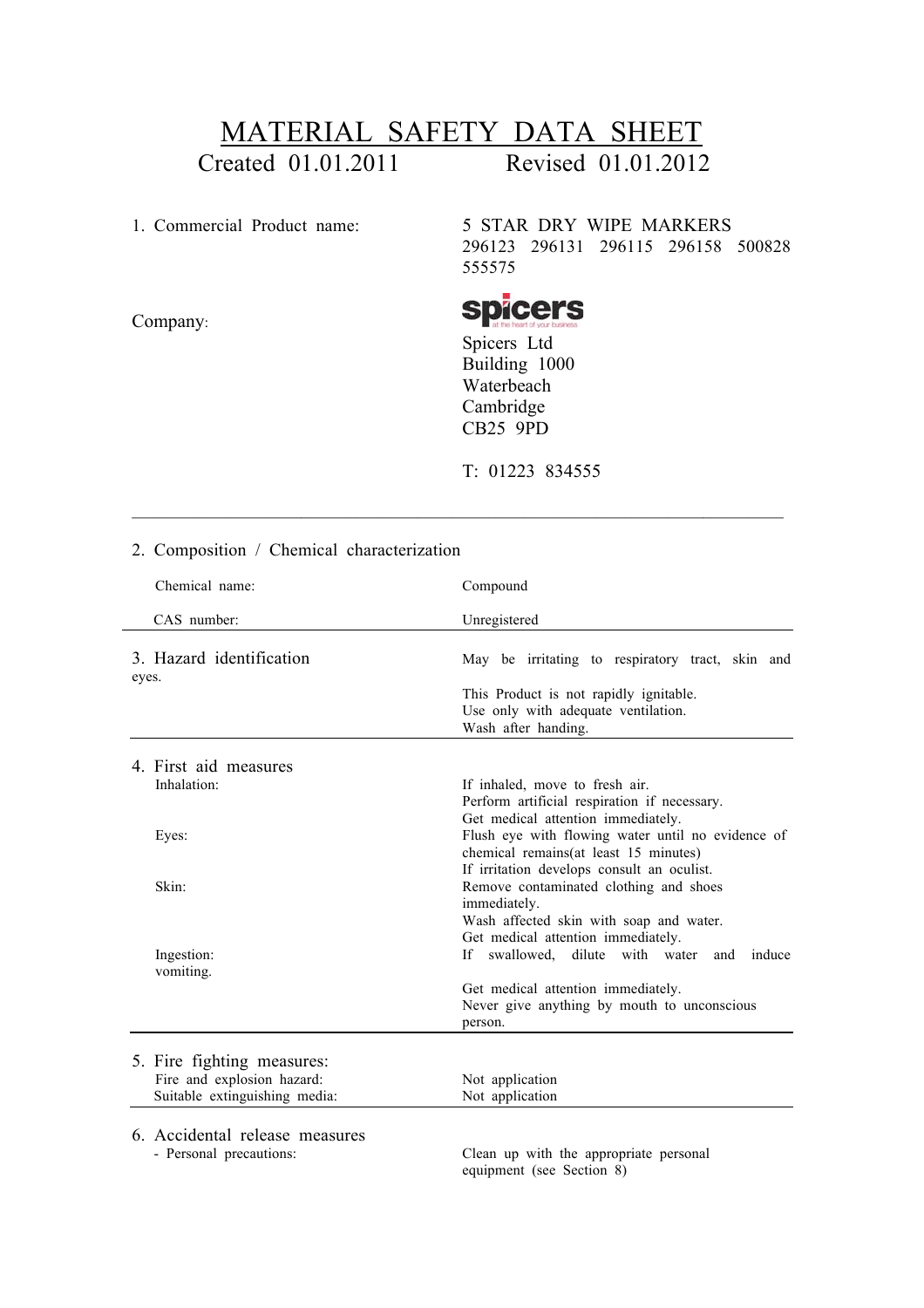| - Environmental precautions: | Scoop or sweep & transfer into a closed      |  |
|------------------------------|----------------------------------------------|--|
|                              | container. Keep waste out of sewers.         |  |
| - Method for cleaning up:    | Scoop or sweep into a container for reuse or |  |
|                              | disposal. Keep unnecessary person away.      |  |

## 7. Handling and storage

 Stored in cool dry place, keep container tightly closed. Do not inhale the substance and avoid contact with the skin or eyes. Wear protective clothing when handling open containers; avoid environmental pollution by handling the product carefully. Wash after handling. Use only with adequate ventilation.

| - Respiratory Protection:<br>Local exhaust ventilation<br>Air purifying respirator<br>- Hand Protection:<br>Rubber gloves<br>- Eye Protection:<br>Safety goggles<br>- Skin Protection:<br>Impervious clothing<br>9. Physical $\&$ Chemical properties<br>- Appearance:<br>Black, Blue, Red & Green. Uniform liquid<br>- Odor:<br>Alcohol smelling<br>4.5 $\pm 1.5$<br>$-pH$ :<br>$5.5 \approx 8.5$ cPs<br>- Viscosity:<br>$0.80 \approx 0.85$<br>- Specific gravity:<br>- Surface tension:<br>$38 \, \approx 40 \, \text{mN/m}$<br>$78^\circ$ C<br>- Boiling point:<br>- Melting point:<br>Not application<br>- Flash point:<br>Not application<br>- Solubility in water:<br>Not soluble<br>- Vapor density:<br>$0.63$ (Air = 1)<br>- Vapor pressure:<br>Not application<br>- Flammability:<br>Not application<br>Not application<br>- Explosive properties:<br>- Oxidizing properties:<br>Not application<br>10. Stability $\&$ Reactivity<br>Stability and reactivity:<br>stable<br>under normal condition of storage<br>and<br>use<br>Hazardous reaction:<br>none<br>Hazardous decomposition products:<br>none<br>11. Toxicological information<br>- Actual oral toxicity: LD50(rat):<br>no data available<br>- Skin irritation/rabbit /draize test:<br>no data available<br>- Irritation of Mucous/rabbit eyes/Draize test:<br>no data available<br>12 Ecological information<br>Elimination:<br>no data available<br>Behavior in environmental compartments:<br>no data available<br>Ecotoxic Reaction:<br>no data available<br>Bacteria toxicity:<br>no data available<br>no data available<br>Fish toxicity: | 8. Exposure control / Personal Protection |  |
|---------------------------------------------------------------------------------------------------------------------------------------------------------------------------------------------------------------------------------------------------------------------------------------------------------------------------------------------------------------------------------------------------------------------------------------------------------------------------------------------------------------------------------------------------------------------------------------------------------------------------------------------------------------------------------------------------------------------------------------------------------------------------------------------------------------------------------------------------------------------------------------------------------------------------------------------------------------------------------------------------------------------------------------------------------------------------------------------------------------------------------------------------------------------------------------------------------------------------------------------------------------------------------------------------------------------------------------------------------------------------------------------------------------------------------------------------------------------------------------------------------------------------------------------------------------------------------------------------------------------|-------------------------------------------|--|
|                                                                                                                                                                                                                                                                                                                                                                                                                                                                                                                                                                                                                                                                                                                                                                                                                                                                                                                                                                                                                                                                                                                                                                                                                                                                                                                                                                                                                                                                                                                                                                                                                     |                                           |  |
|                                                                                                                                                                                                                                                                                                                                                                                                                                                                                                                                                                                                                                                                                                                                                                                                                                                                                                                                                                                                                                                                                                                                                                                                                                                                                                                                                                                                                                                                                                                                                                                                                     |                                           |  |
|                                                                                                                                                                                                                                                                                                                                                                                                                                                                                                                                                                                                                                                                                                                                                                                                                                                                                                                                                                                                                                                                                                                                                                                                                                                                                                                                                                                                                                                                                                                                                                                                                     |                                           |  |
|                                                                                                                                                                                                                                                                                                                                                                                                                                                                                                                                                                                                                                                                                                                                                                                                                                                                                                                                                                                                                                                                                                                                                                                                                                                                                                                                                                                                                                                                                                                                                                                                                     |                                           |  |
|                                                                                                                                                                                                                                                                                                                                                                                                                                                                                                                                                                                                                                                                                                                                                                                                                                                                                                                                                                                                                                                                                                                                                                                                                                                                                                                                                                                                                                                                                                                                                                                                                     |                                           |  |
|                                                                                                                                                                                                                                                                                                                                                                                                                                                                                                                                                                                                                                                                                                                                                                                                                                                                                                                                                                                                                                                                                                                                                                                                                                                                                                                                                                                                                                                                                                                                                                                                                     |                                           |  |
|                                                                                                                                                                                                                                                                                                                                                                                                                                                                                                                                                                                                                                                                                                                                                                                                                                                                                                                                                                                                                                                                                                                                                                                                                                                                                                                                                                                                                                                                                                                                                                                                                     |                                           |  |
|                                                                                                                                                                                                                                                                                                                                                                                                                                                                                                                                                                                                                                                                                                                                                                                                                                                                                                                                                                                                                                                                                                                                                                                                                                                                                                                                                                                                                                                                                                                                                                                                                     |                                           |  |
|                                                                                                                                                                                                                                                                                                                                                                                                                                                                                                                                                                                                                                                                                                                                                                                                                                                                                                                                                                                                                                                                                                                                                                                                                                                                                                                                                                                                                                                                                                                                                                                                                     |                                           |  |
|                                                                                                                                                                                                                                                                                                                                                                                                                                                                                                                                                                                                                                                                                                                                                                                                                                                                                                                                                                                                                                                                                                                                                                                                                                                                                                                                                                                                                                                                                                                                                                                                                     |                                           |  |
|                                                                                                                                                                                                                                                                                                                                                                                                                                                                                                                                                                                                                                                                                                                                                                                                                                                                                                                                                                                                                                                                                                                                                                                                                                                                                                                                                                                                                                                                                                                                                                                                                     |                                           |  |
|                                                                                                                                                                                                                                                                                                                                                                                                                                                                                                                                                                                                                                                                                                                                                                                                                                                                                                                                                                                                                                                                                                                                                                                                                                                                                                                                                                                                                                                                                                                                                                                                                     |                                           |  |
|                                                                                                                                                                                                                                                                                                                                                                                                                                                                                                                                                                                                                                                                                                                                                                                                                                                                                                                                                                                                                                                                                                                                                                                                                                                                                                                                                                                                                                                                                                                                                                                                                     |                                           |  |
|                                                                                                                                                                                                                                                                                                                                                                                                                                                                                                                                                                                                                                                                                                                                                                                                                                                                                                                                                                                                                                                                                                                                                                                                                                                                                                                                                                                                                                                                                                                                                                                                                     |                                           |  |
|                                                                                                                                                                                                                                                                                                                                                                                                                                                                                                                                                                                                                                                                                                                                                                                                                                                                                                                                                                                                                                                                                                                                                                                                                                                                                                                                                                                                                                                                                                                                                                                                                     |                                           |  |
|                                                                                                                                                                                                                                                                                                                                                                                                                                                                                                                                                                                                                                                                                                                                                                                                                                                                                                                                                                                                                                                                                                                                                                                                                                                                                                                                                                                                                                                                                                                                                                                                                     |                                           |  |
|                                                                                                                                                                                                                                                                                                                                                                                                                                                                                                                                                                                                                                                                                                                                                                                                                                                                                                                                                                                                                                                                                                                                                                                                                                                                                                                                                                                                                                                                                                                                                                                                                     |                                           |  |
|                                                                                                                                                                                                                                                                                                                                                                                                                                                                                                                                                                                                                                                                                                                                                                                                                                                                                                                                                                                                                                                                                                                                                                                                                                                                                                                                                                                                                                                                                                                                                                                                                     |                                           |  |
|                                                                                                                                                                                                                                                                                                                                                                                                                                                                                                                                                                                                                                                                                                                                                                                                                                                                                                                                                                                                                                                                                                                                                                                                                                                                                                                                                                                                                                                                                                                                                                                                                     |                                           |  |
|                                                                                                                                                                                                                                                                                                                                                                                                                                                                                                                                                                                                                                                                                                                                                                                                                                                                                                                                                                                                                                                                                                                                                                                                                                                                                                                                                                                                                                                                                                                                                                                                                     |                                           |  |
|                                                                                                                                                                                                                                                                                                                                                                                                                                                                                                                                                                                                                                                                                                                                                                                                                                                                                                                                                                                                                                                                                                                                                                                                                                                                                                                                                                                                                                                                                                                                                                                                                     |                                           |  |
|                                                                                                                                                                                                                                                                                                                                                                                                                                                                                                                                                                                                                                                                                                                                                                                                                                                                                                                                                                                                                                                                                                                                                                                                                                                                                                                                                                                                                                                                                                                                                                                                                     |                                           |  |
|                                                                                                                                                                                                                                                                                                                                                                                                                                                                                                                                                                                                                                                                                                                                                                                                                                                                                                                                                                                                                                                                                                                                                                                                                                                                                                                                                                                                                                                                                                                                                                                                                     |                                           |  |
|                                                                                                                                                                                                                                                                                                                                                                                                                                                                                                                                                                                                                                                                                                                                                                                                                                                                                                                                                                                                                                                                                                                                                                                                                                                                                                                                                                                                                                                                                                                                                                                                                     |                                           |  |
|                                                                                                                                                                                                                                                                                                                                                                                                                                                                                                                                                                                                                                                                                                                                                                                                                                                                                                                                                                                                                                                                                                                                                                                                                                                                                                                                                                                                                                                                                                                                                                                                                     |                                           |  |
|                                                                                                                                                                                                                                                                                                                                                                                                                                                                                                                                                                                                                                                                                                                                                                                                                                                                                                                                                                                                                                                                                                                                                                                                                                                                                                                                                                                                                                                                                                                                                                                                                     |                                           |  |
|                                                                                                                                                                                                                                                                                                                                                                                                                                                                                                                                                                                                                                                                                                                                                                                                                                                                                                                                                                                                                                                                                                                                                                                                                                                                                                                                                                                                                                                                                                                                                                                                                     |                                           |  |
|                                                                                                                                                                                                                                                                                                                                                                                                                                                                                                                                                                                                                                                                                                                                                                                                                                                                                                                                                                                                                                                                                                                                                                                                                                                                                                                                                                                                                                                                                                                                                                                                                     |                                           |  |
|                                                                                                                                                                                                                                                                                                                                                                                                                                                                                                                                                                                                                                                                                                                                                                                                                                                                                                                                                                                                                                                                                                                                                                                                                                                                                                                                                                                                                                                                                                                                                                                                                     |                                           |  |
|                                                                                                                                                                                                                                                                                                                                                                                                                                                                                                                                                                                                                                                                                                                                                                                                                                                                                                                                                                                                                                                                                                                                                                                                                                                                                                                                                                                                                                                                                                                                                                                                                     |                                           |  |
|                                                                                                                                                                                                                                                                                                                                                                                                                                                                                                                                                                                                                                                                                                                                                                                                                                                                                                                                                                                                                                                                                                                                                                                                                                                                                                                                                                                                                                                                                                                                                                                                                     |                                           |  |
|                                                                                                                                                                                                                                                                                                                                                                                                                                                                                                                                                                                                                                                                                                                                                                                                                                                                                                                                                                                                                                                                                                                                                                                                                                                                                                                                                                                                                                                                                                                                                                                                                     |                                           |  |
|                                                                                                                                                                                                                                                                                                                                                                                                                                                                                                                                                                                                                                                                                                                                                                                                                                                                                                                                                                                                                                                                                                                                                                                                                                                                                                                                                                                                                                                                                                                                                                                                                     |                                           |  |
|                                                                                                                                                                                                                                                                                                                                                                                                                                                                                                                                                                                                                                                                                                                                                                                                                                                                                                                                                                                                                                                                                                                                                                                                                                                                                                                                                                                                                                                                                                                                                                                                                     |                                           |  |
|                                                                                                                                                                                                                                                                                                                                                                                                                                                                                                                                                                                                                                                                                                                                                                                                                                                                                                                                                                                                                                                                                                                                                                                                                                                                                                                                                                                                                                                                                                                                                                                                                     |                                           |  |
|                                                                                                                                                                                                                                                                                                                                                                                                                                                                                                                                                                                                                                                                                                                                                                                                                                                                                                                                                                                                                                                                                                                                                                                                                                                                                                                                                                                                                                                                                                                                                                                                                     |                                           |  |
|                                                                                                                                                                                                                                                                                                                                                                                                                                                                                                                                                                                                                                                                                                                                                                                                                                                                                                                                                                                                                                                                                                                                                                                                                                                                                                                                                                                                                                                                                                                                                                                                                     |                                           |  |
|                                                                                                                                                                                                                                                                                                                                                                                                                                                                                                                                                                                                                                                                                                                                                                                                                                                                                                                                                                                                                                                                                                                                                                                                                                                                                                                                                                                                                                                                                                                                                                                                                     |                                           |  |
|                                                                                                                                                                                                                                                                                                                                                                                                                                                                                                                                                                                                                                                                                                                                                                                                                                                                                                                                                                                                                                                                                                                                                                                                                                                                                                                                                                                                                                                                                                                                                                                                                     |                                           |  |
|                                                                                                                                                                                                                                                                                                                                                                                                                                                                                                                                                                                                                                                                                                                                                                                                                                                                                                                                                                                                                                                                                                                                                                                                                                                                                                                                                                                                                                                                                                                                                                                                                     |                                           |  |
|                                                                                                                                                                                                                                                                                                                                                                                                                                                                                                                                                                                                                                                                                                                                                                                                                                                                                                                                                                                                                                                                                                                                                                                                                                                                                                                                                                                                                                                                                                                                                                                                                     |                                           |  |
|                                                                                                                                                                                                                                                                                                                                                                                                                                                                                                                                                                                                                                                                                                                                                                                                                                                                                                                                                                                                                                                                                                                                                                                                                                                                                                                                                                                                                                                                                                                                                                                                                     |                                           |  |

## 13. Disposal considerations

Ensure that disposal is in compliance with local, national regulations.

14. Transport information GGV IMDG CODE: none